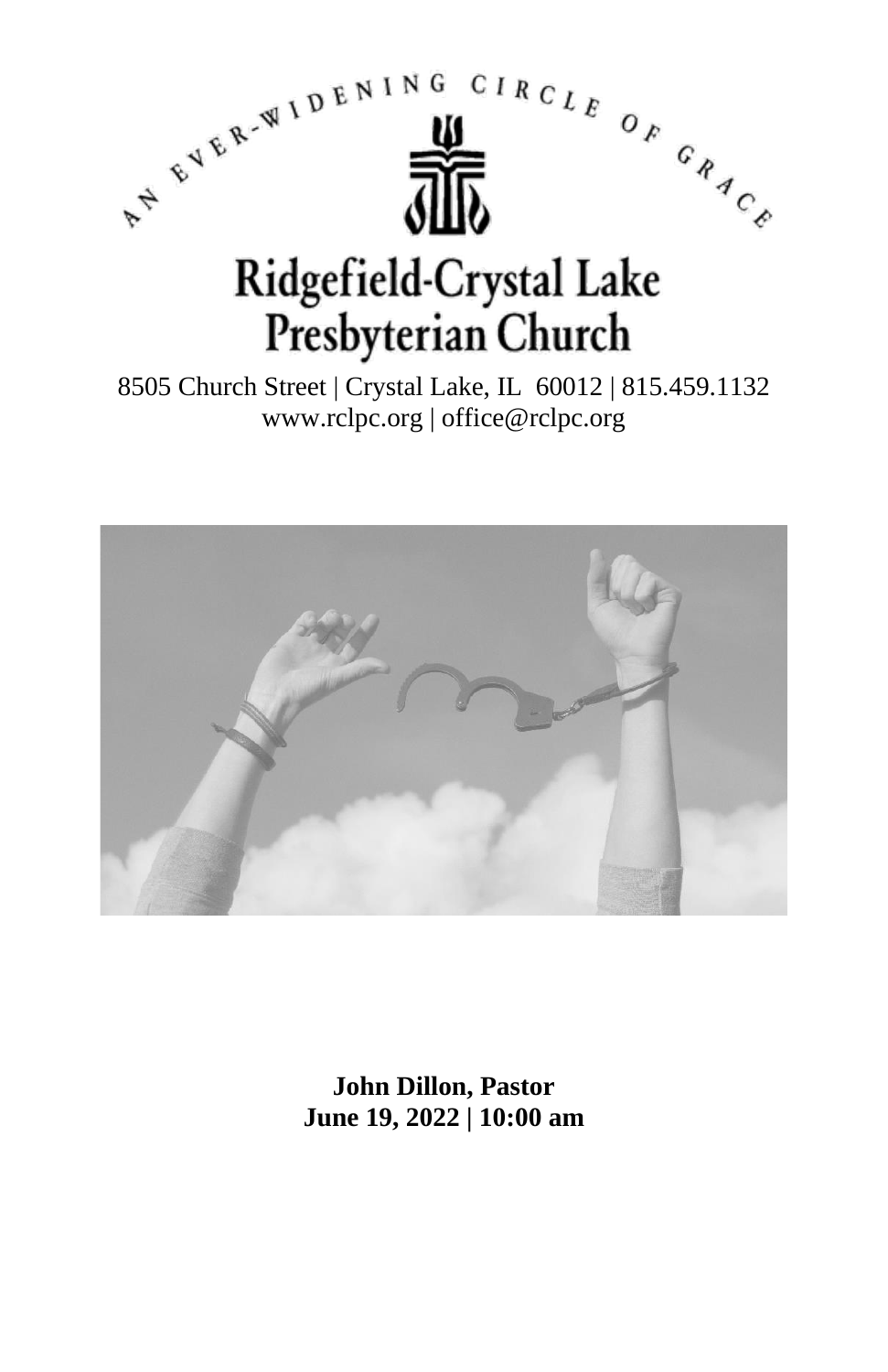# **WE GATHER IN GRACE**

*A "+" indicates all are invited to stand in either body or spirit. Reminders: Our worship service is being livestreamed and is on Zoom.*

WORDS OF WELCOME

+MAKE A JOYFUL NOISE David Crowder

### +CALL TO WORSHIP

- One: Leave the world's wisdom behind, come and follow Jesus.
- **All: We will leave all to follow Jesus.**
- One: Untie the binds that stop you from following.
- **All: We will untie all that binds us.**
- One: Walk towards freedom and worship God.
- **All: We will walk forward together and offer this time of worship to our Creator.**

+HYMN #726: WILL YOU COME AND FOLLOW ME (VV. 1,3,5)

### +PRAYER OF CONFESSION

One: God of all forgiveness, we come before you as we are, made up of all our choices, all our decisions, all our tests and trials, highs and lows, fears and doubts. Forgive us, we pray, for any regrets we each bring to you now.

*Silence*

**All: Father, Son, and Spirit, we give thanks for the knowledge that we are forgiven, always and completely when we choose to follow you, and so, it is with that knowledge and in your presence that we have the confidence to claim the Peace promised by Jesus. Amen.**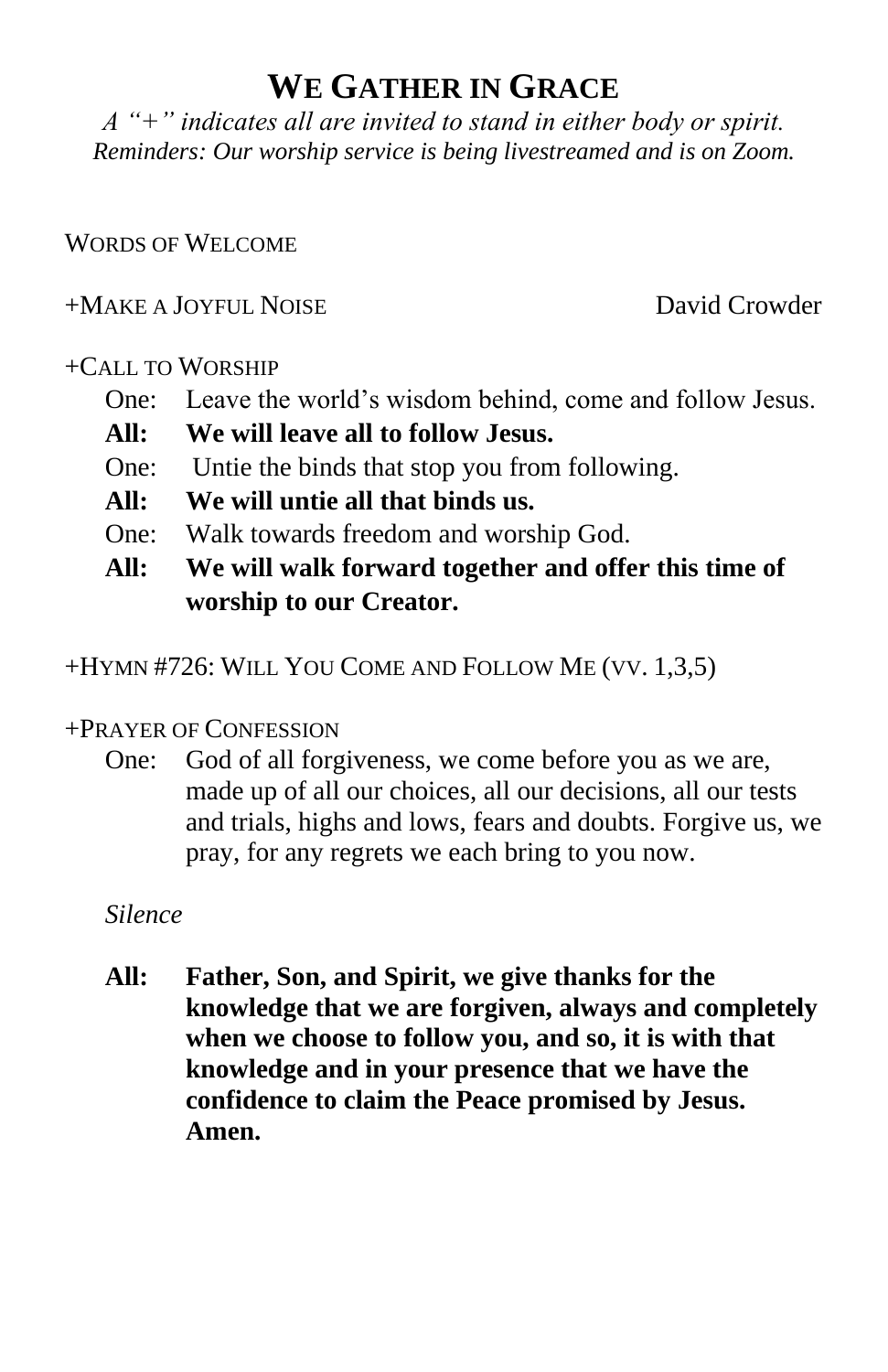#### +ABSOLUTION AND PASSING THE PEACE

- Pastor: God of all love, we come before you in need, wondering about pain in the world, crying out about violence in the world, worrying about the present and the future. Be with us in our struggles, guide us in our choices, love us in our mistakes. We are forgiven. Peace be with you.
	- **All: And also with you.**

+SUNG RESPONSE: WE ARE FORGIVEN, LOVED, AND FREE Vasile

**We are forgiven loved and free. We're washed anew and then called to be hope for the weary, strength for the weak, with a blessing of peace for all, with a blessing of peace for all.**

# **WE GROW IN GRACE**

| <b>SCRIPTURE READING:</b> |                                            | Selected verses from Jeremiah 36 |
|---------------------------|--------------------------------------------|----------------------------------|
|                           | <b>ANTHEM: THE TRUTH THAT SETS US FREE</b> | John Bell                        |
| <b>MESSAGE</b>            | "Truth Cannot be Stopped."                 | Rev. John Dillon                 |
|                           |                                            |                                  |

PRAYERS OF THE PEOPLE AND THE LORD'S PRAYER

**Our Father, who art in heaven, hallowed be thy name. Thy kingdom come, thy will be done, on earth as it is in heaven. Give us this day our daily bread; and forgive us our debts, as we forgive our debtors; and lead us not into temptation, but deliver us from evil. For thine is the kingdom, and the power, and the glory, forever. Amen.**

MOMENT FOR MISSION

OFFERING: GOD, OUR NATION FEELS THE LOSS Carolyn W. Gillette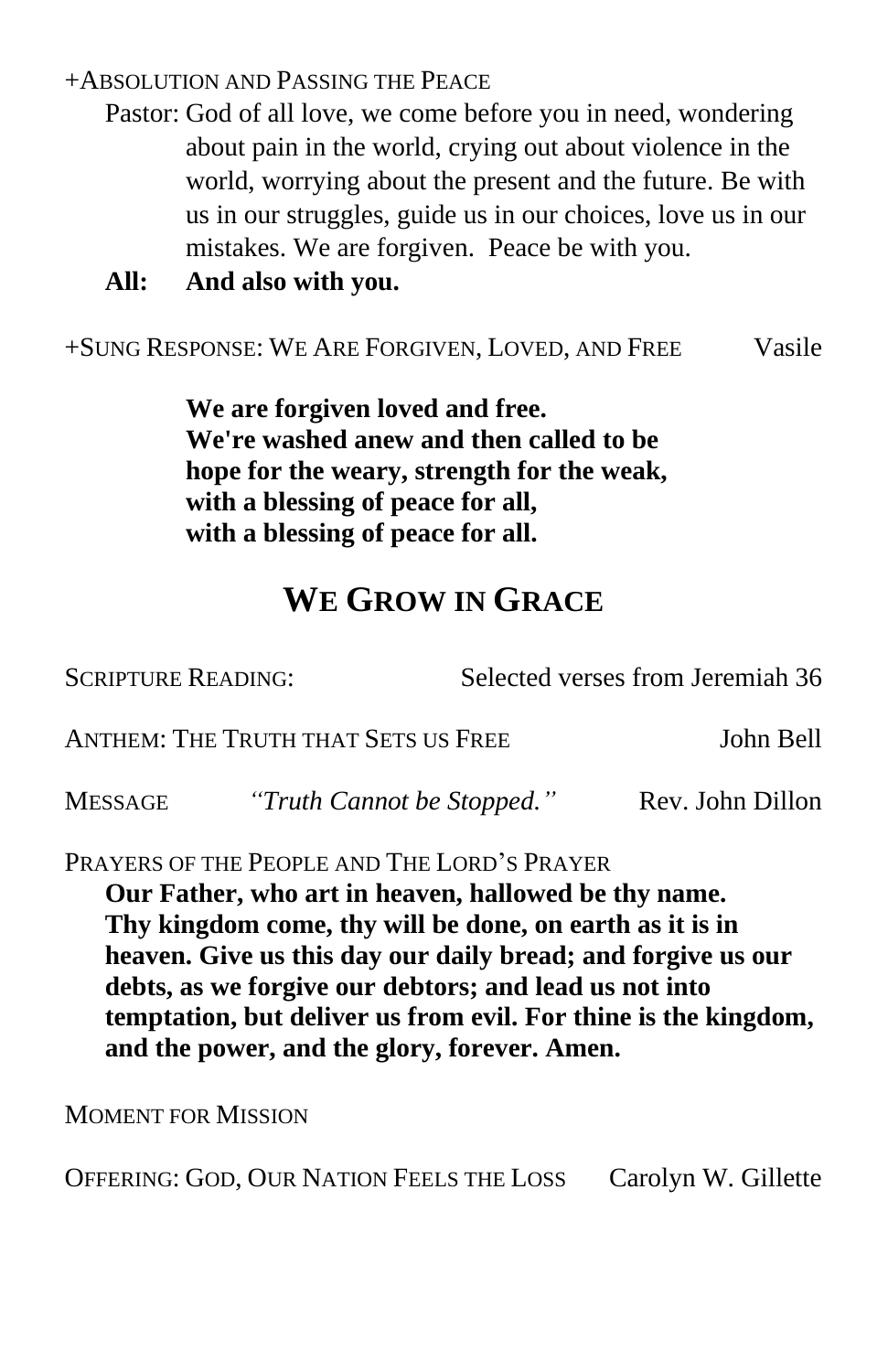#### +DOXOLOGY GTG 607

**Praise God, from whom all blessings flow; praise Christ, all people here below; praise Holy Spirit evermore; praise Triune God, whom we adore. Amen.**

+PRAYER OF DEDICATION

# **WE GO IN GRACE**

+SENDING

+LIFESONG Mark Hall

*We gather in grace, we grow in grace, we go in grace… The journey continues in an ever-widening circle of grace.*

──────

MUSIC LEADERS: ANTHONY JAY HOUSTON AND SCOTT IDDINGS ACCOMPANISTS: ANN LEGG AND MIKE GRISWOLD TECHNICAL DIRECTOR: STEVE CONNELL



*Visit Our Welcome Page… [rclpc.org/welcomeToRCLPC.html](http://rclpc.org/welcomeToRCLPC.html)*

GLORY TO GOD HYMNAL USED UNLESS OTHERWISE NOTED ©CCLI LICENSE #1857579 | USED BY PERMISSION. ©OneLicense.Net License #A-708421 | Used by permission. ©Christian Copyright Solutions (CCS) License #13561 | Used by permission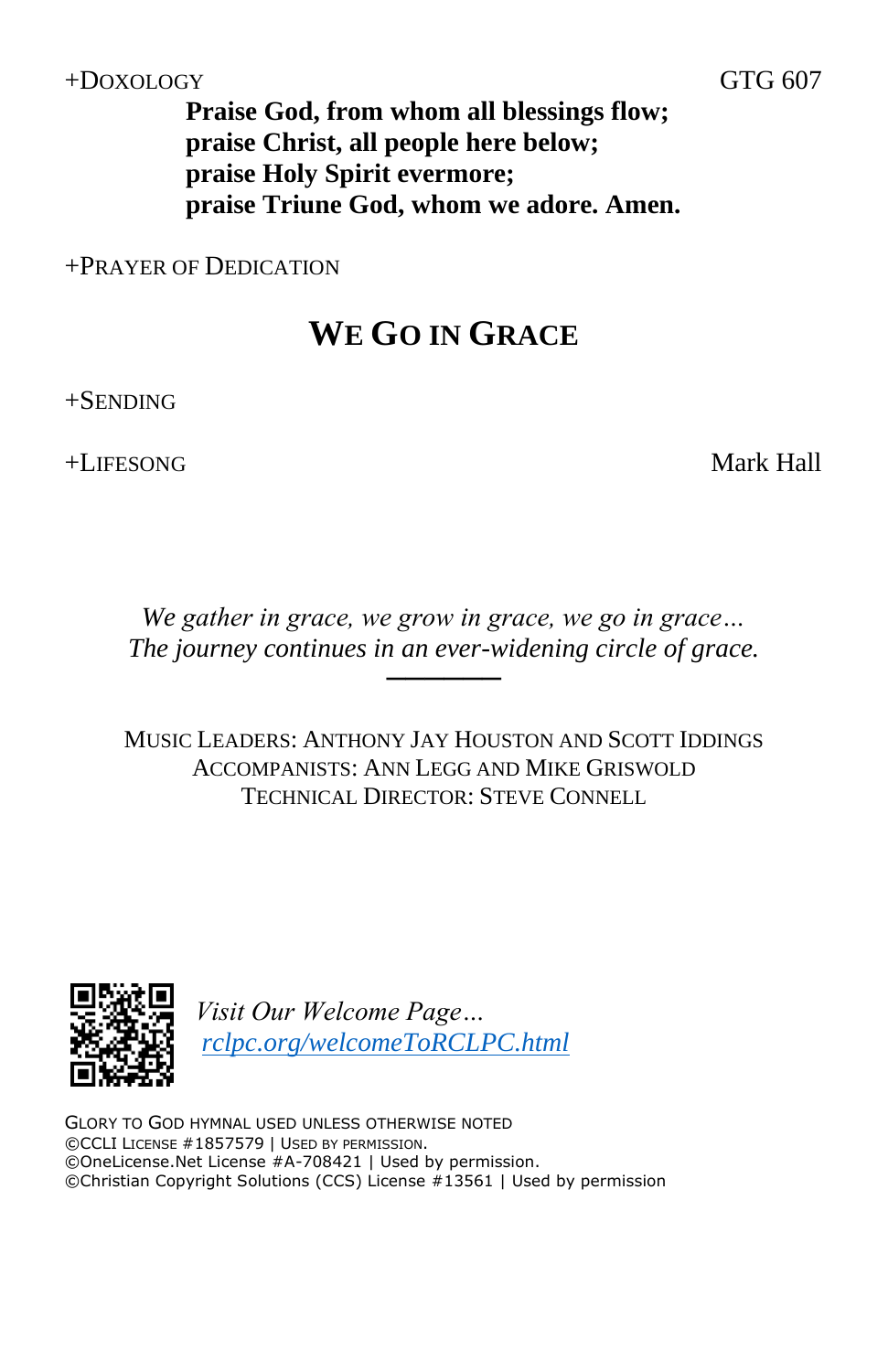### **Make a Joyful Noise I Will Not Be Silent**

Make a joyful noise to the Lord all the earth Make a joyful noise to the Lord all the earth (Sing 2X)

The flowers of the field Are crying to be heard The trees of the forest are singing And all of the mountains With one voice Are joining the chorus of this world

Make a joyful noise to the Lord all the earth Make a joyful noise to the Lord all the earth (Sing 2X)

The flowers of the field Are crying to be heard The trees of the forest are singing And all of the mountains With one voice Are joining the chorus of this world (Sing 2X)

And I will not be silent And I will not be quiet any more And I will not be silent And I will not be quiet any more (Sing 2X)

Running through the forest Dive into the lake Bare feet on beaches white Standing in the canyon Painted hills around And the wind against my skin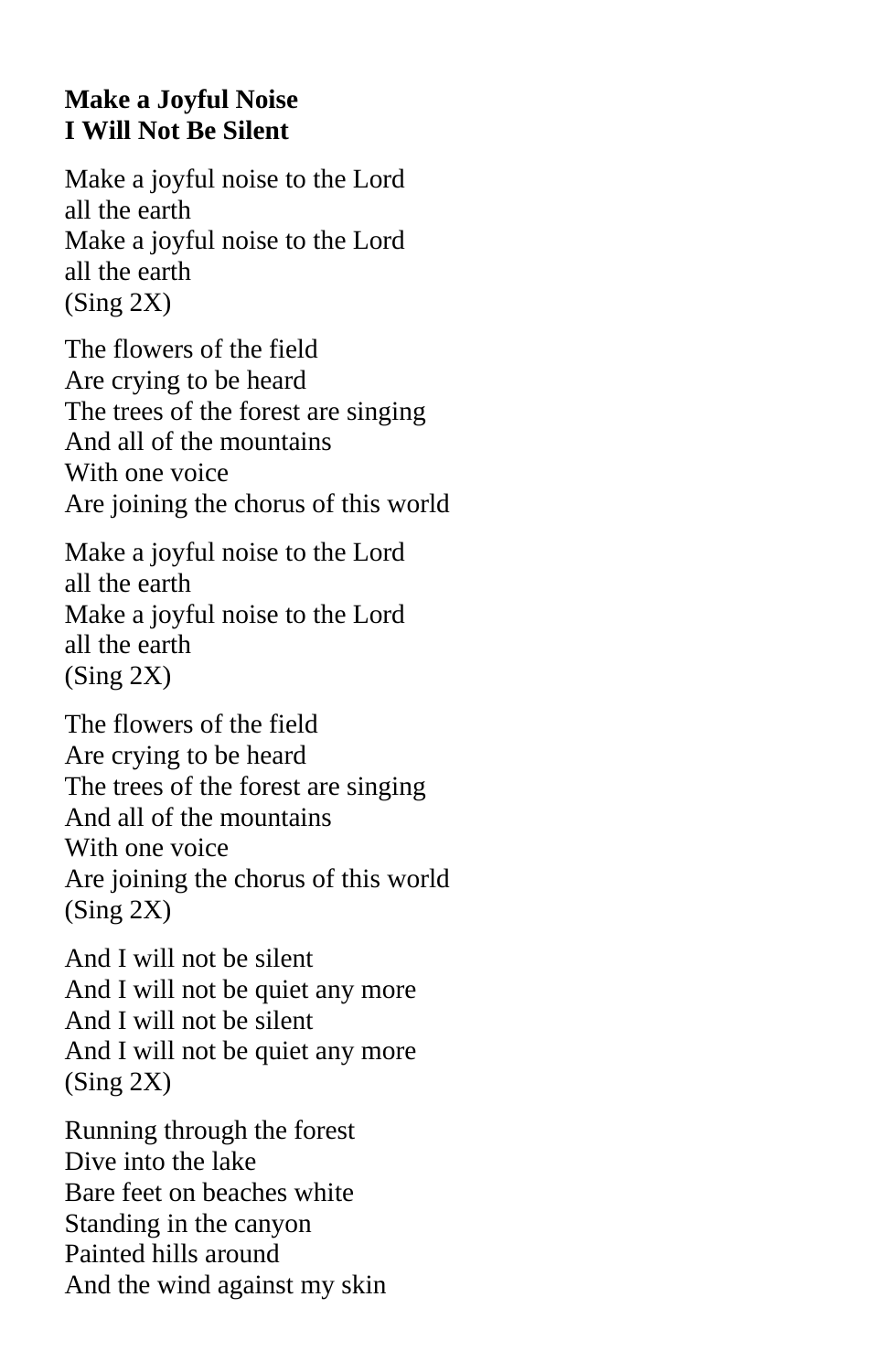Every ocean, every sea Every river, every stream Every mountain, every tree Every blade of grass will sing . . .

Make a joyful noise to the Lord all the earth Make a joyful noise to the Lord all the earth  $(Sing 3X)$ 

## **Hymn 726: Will You Come and Follow Me**

"Will you come and follow me if I but call your name? Will you go where you don't know and never be the same? Will you let my love be shown; will you let my name be known; will you let my life be grown in you and you in me?"

"Will you let the blinded see if I but call your name? Will you set the prisoners free and never be the same? Will you kiss the leper clean, and do such as this unseen, and admit to what I mean in you and you in me?"

Lord, your summons echoes true when you but call my name. Let me turn and follow you and never be the same. In your company I'll go where your love and footsteps show. Thus I'll move and live and grow in you and you in me.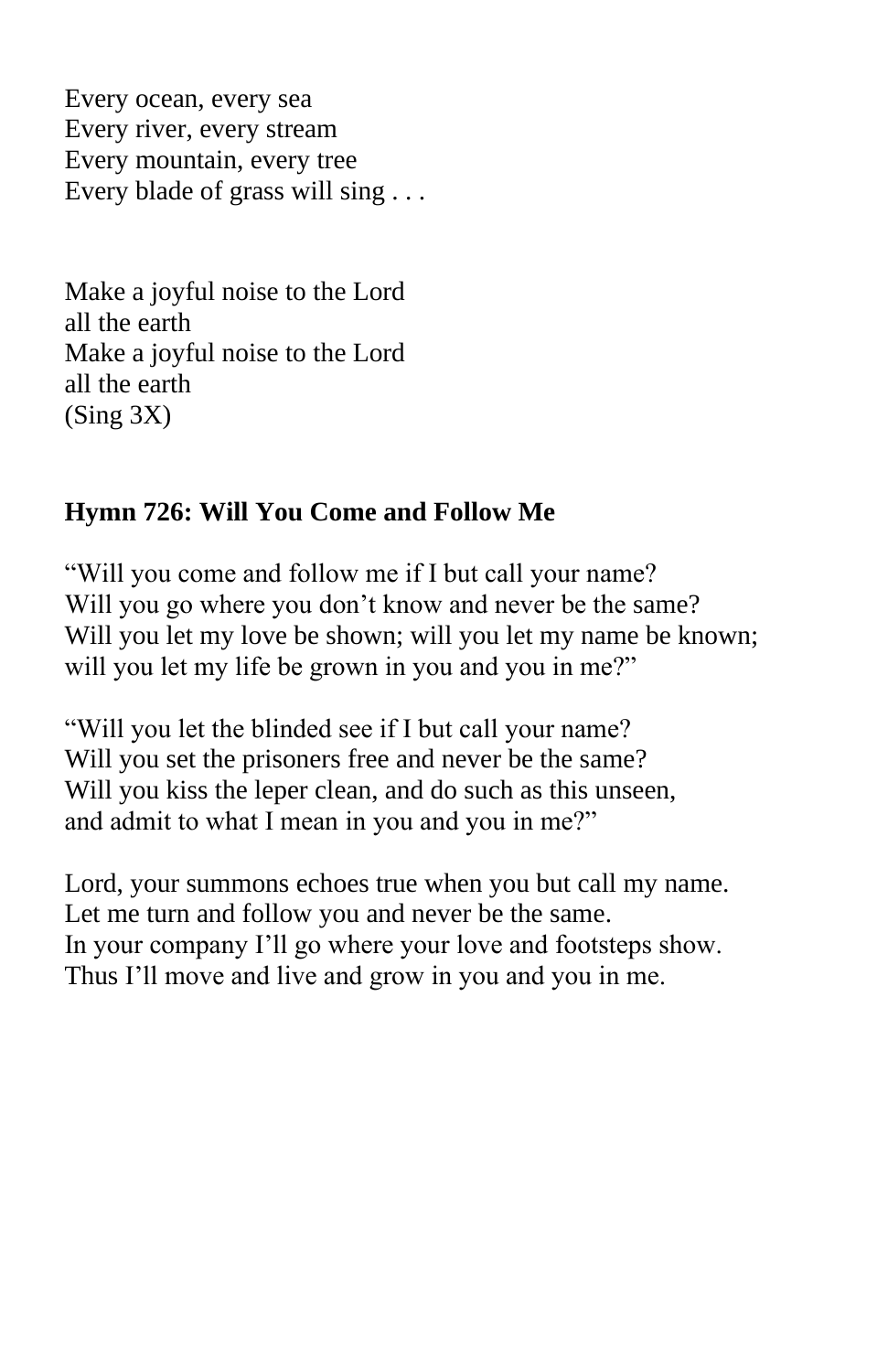# **God, Our Nation Feels the Loss**

Carolyn W. Gillette

God, our nation feels the loss as our children pay the cost for the violence we accept, for the silence we have kept. Rachel weeps for children gone; God of love, this can't go on!

Jesus, Lord, we hear you say, "Don't turn little ones away!" May we build a kinder land where our children understand: Every child here matters more than the guns we clamor for.

Holy Spirit, wind and flame, send us out in Jesus' name. May we shout and say, "Enough!" May we build a world of love till the sounds of weapons cease, till our young can grow in peace. Tune: John Edgar Gould, 1871 ("J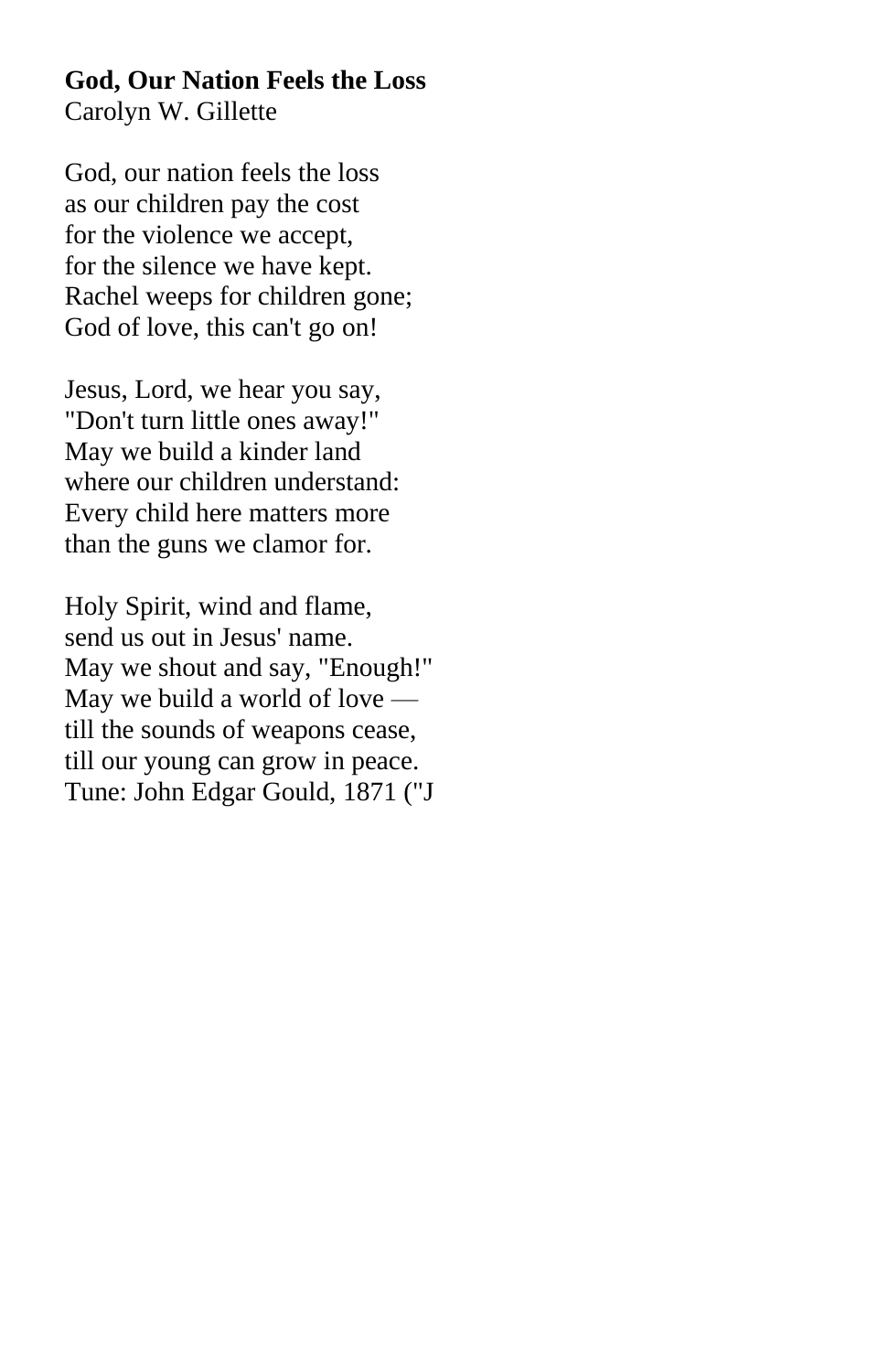### **Lifesong -** Mark Hall

Empty hands held high Such small sacrifice If not joined with my life I sing in vain tonight

May the words I say And the things I do Make my lifesong sing Bring a smile to you

Let my lifesong sing to you Let my lifesong sing to you I wanna sign your name To the end of this day Knowin' that my heart was true Let my lifesong sing to you

Lord I give my life A living sacrifice To reach a world in need To be your hands and feet

May the words I say And the things I do Make my lifesong sing Bring a smile to you

Let my lifesong sing to you Let my lifesong sing to you I wanna sign your name To the end of this day Knowin' that my heart was true let my lifesong sing to you

Hallelujah, hallelujah Let my lifesong sing to you Hallelujah, hallelujah Let my lifesong sing to you